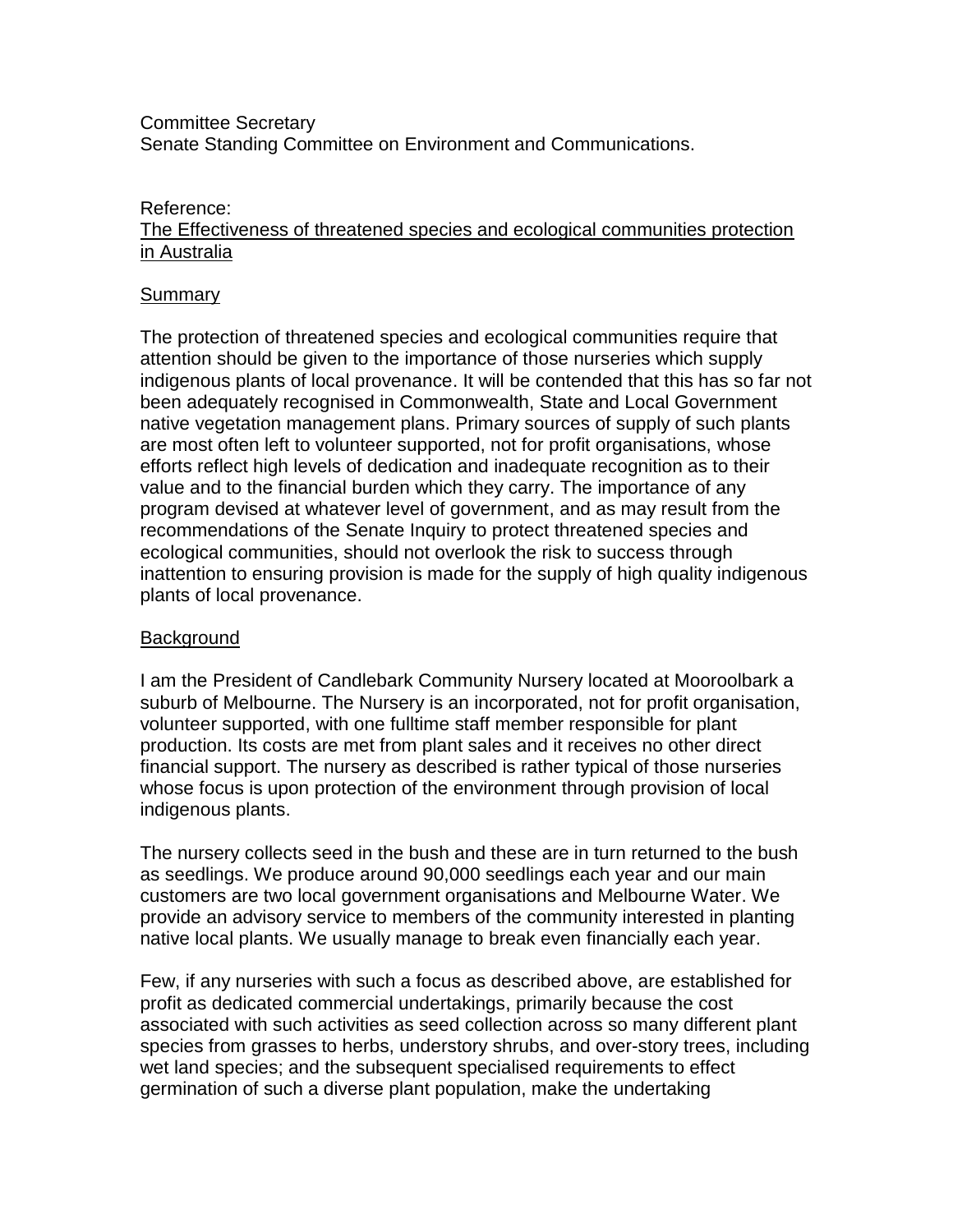unattractive. Risks are much higher in comparison to the growing of exotic plants. There is also the requirement to meet timelines of Autumn and early spring to enable successful plantings. Plantings occur not on a single species basis as in revegetation of a logging coup, but as a composite to permit all endemic species to grow together so as to reflect and sustain the biodiversity of the site.

To make the above point another way our nursery propagated around 109 different species last year and we maintain a seedbank containing around 323 different seed types. Some seeds require cold conditions to stimulate germination, others require abrasion, smoking, immersion in boiling water, or long periods of drought. Growing timelines to optimum planting points also vary considerably by as much as twelve months to two months. What is grown is based upon the purpose for planting (restoration, weed management, revegetation, strengthening existing plant communities, biodiversity enhancement, carbon farming) and location of the sites where the seedlings are to be planted. Generally the planting purpose is to reflect the diversity of extant vegetation in the area. Our activity should be distinguished from those nurseries which grow Australian Native plants as our activity is focused upon indigenous plants of local provenance only.

An example of species in a specific bio-region which our plants aim to support is at ATTACHMENT A

The importance of indigenous plant nurseries of local provenance to the effectiveness of threatened species and ecological communities' protection.

In relation to the Terms of Reference for the Inquiry and Report the remarks which follow will primarily address the first four as a whole.

- (a) management of key threats to listed species and ecological communities;
- (b) development and implementation of recovery plans;
- (c) management of critical habitat across all land tenures;
- (d) regulatory and funding arrangements at all levels of government;

From the general introductory comments it is contended that nurseries such as the one I represent are an integral part of the environment and biodiversity activities devised by various Commonwealth, State and Local Government organisations and relevant Statutory Authorities which relate to the

- (a) management of key threats to listed species and ecological communities;
- (b) development and implementation of recovery plans;

.

(c) management of critical habitat across all land tenures;

To illustrate this claim a selection of several excerpts are provided below sourced from Commonwealth and Victorian State Government programs and plans and from Regional and Local organisations in Victoria.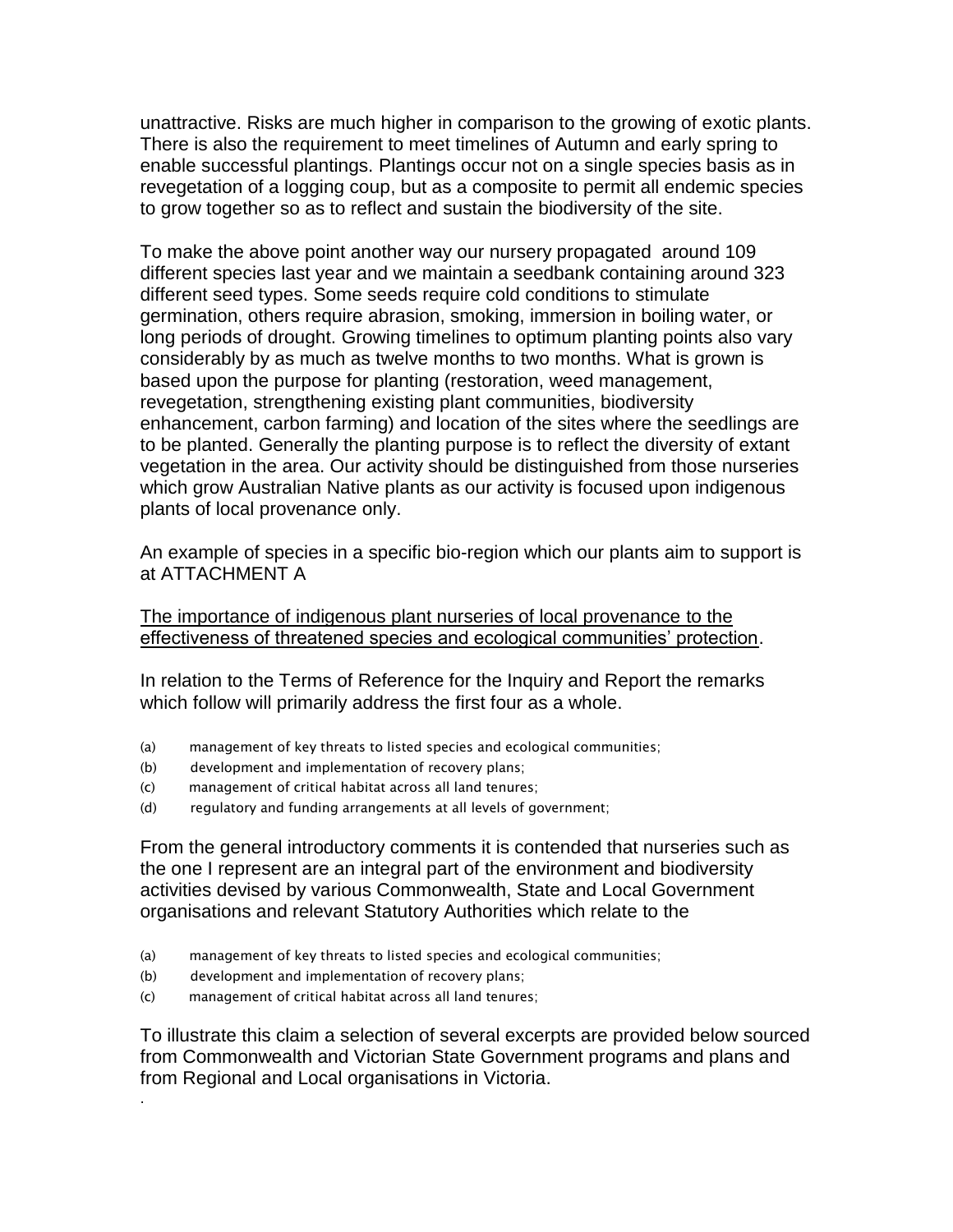1. The Commonwealth Government through its **Biodiversity Fund** has sought applications for action on a wide variety of Australian landscapes and across a diverse range of vegetation types. In particular, the Government indicated it is interested in project activities including, but not limited to:

• biodiverse plantings of mixed species, that establish and re-connect well functioning native ecosystems

• revegetation to improve connections between remnant native vegetation across public and private lands, particularly in the fragmented rural, coastal and periurban landscapes of south eastern and south western Australia and Tasmania

• establishing and restoring native wetland and waterway habitats, particularly on already cleared lands or lands predominantly occupied by non-native vegetation

• building capacity of individuals and organisations to expand the extent of native habitats in fragmented landscapes

• facilitating partnerships to deliver large scale biodiverse plantings or other biodiverse carbon storage projects

• developing and establishing specific enabling technologies and systems such as the creation of reliable sources of native seed and seedling stock for large scale plantings and new technologies required for broad acre biodiverse plantings and management.

#### **Programs and projects which may be supported under the Fund clearly will depend upon a supply of seedlings of local provenance to ensure their success**

**2. The Victorian State Government Native Vegetation Management Framework for Action proposed the following** 

# **VICTORIA'S NATIVE VEGETATION MANAGEMENT GOALS**

"It is not just how much we have but how good it is"

The need to both better manage and increase the cover of native vegetation in Victoria is beyond question. In setting our sustainability goals for native vegetation we recognise that we are responsible for a diverse and dynamic asset that will continue to support a variety of uses on both public and private land. We need to strike a balance between our efforts to achieve the following: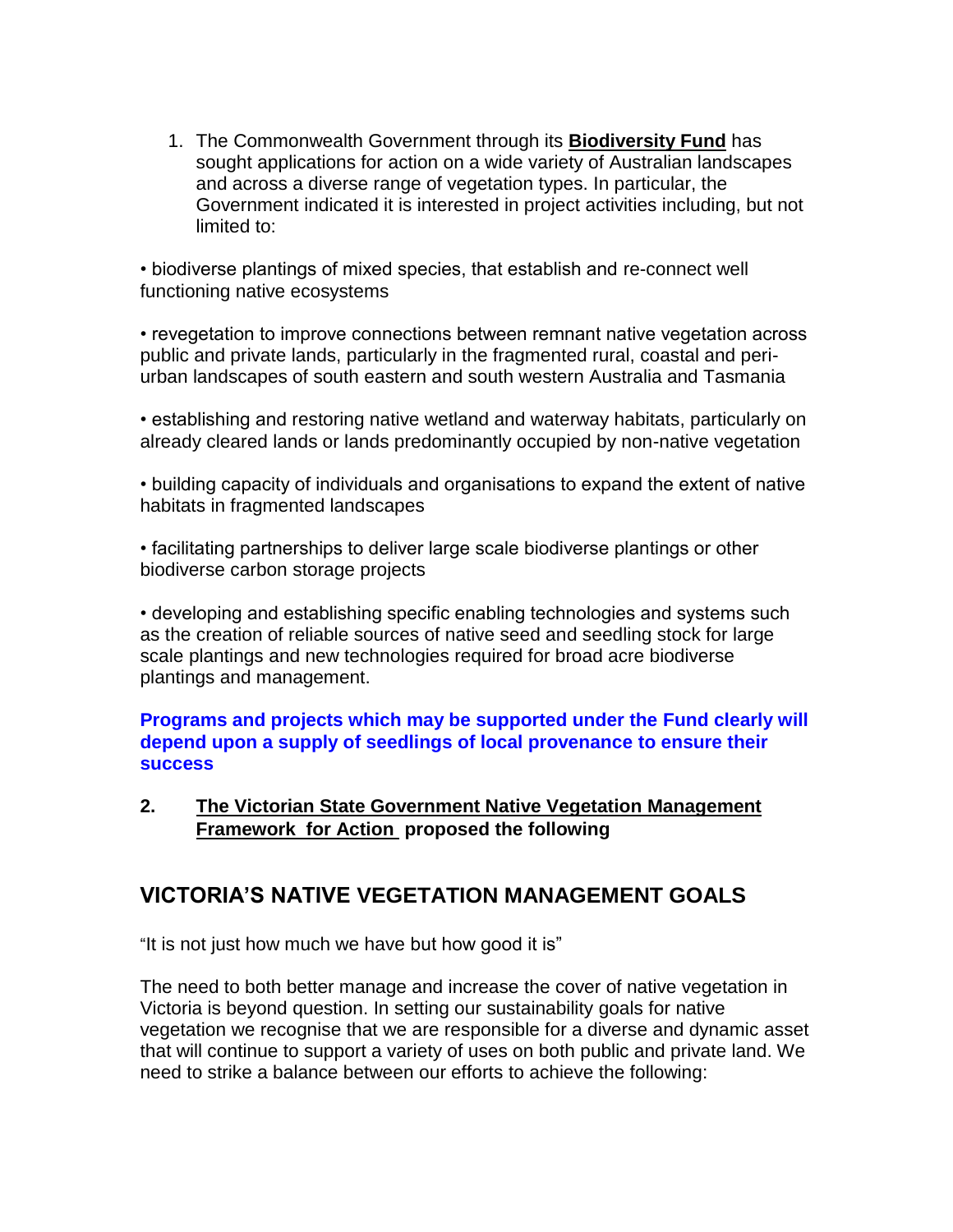- active improvement of the quality of existing native vegetation;
- avoidance or minimisation of further permanent losses through clearing;
- strategic increase in the cover of native vegetation through biodiverse revegetation; and

• the flexibility that is required to support landholders as they move towards more sustainable land use.

Accordingly, our goal must be expressed in terms of the sum of all these individual

actions for native vegetation (i.e. the net outcome) that we aim to achieve as part of the broader goal of ecologically sustainable development.

#### **PRIMARY GOAL**

Our primary goal for native vegetation management in Victoria is to achieve: **A reversal, across the entire landscape, of the long-term decline in the extent and quality of native vegetation, leading to a Net Gain**

## **ADDITIONAL OUTCOMES ACHIEVED BY PURSUING OUR PRIMARY GOAL**

Reversing the long-term decline in the extent and quality of native vegetation in accordance with the principles and approaches outlined in this Framework will make a significant contribution to achieving the following outcomes:

#### **Biodiversity**

• The ecological processes and the biodiversity dependent on terrestrial, freshwater and marine environments are maintained and, where necessary, restored.

• The present diversity of species and ecological communities and their viability is maintained and improved across each bioregion.

• There is no further preventable decline in the viability of any rare species or of any

rare ecological community.

• There is an increase of the viability of threatened species and in the extent and quality of threatened ecological communities

#### **Land and Water Quality**

• Improvements in land and water quality due to the restoration and protection of ecological processes within catchments.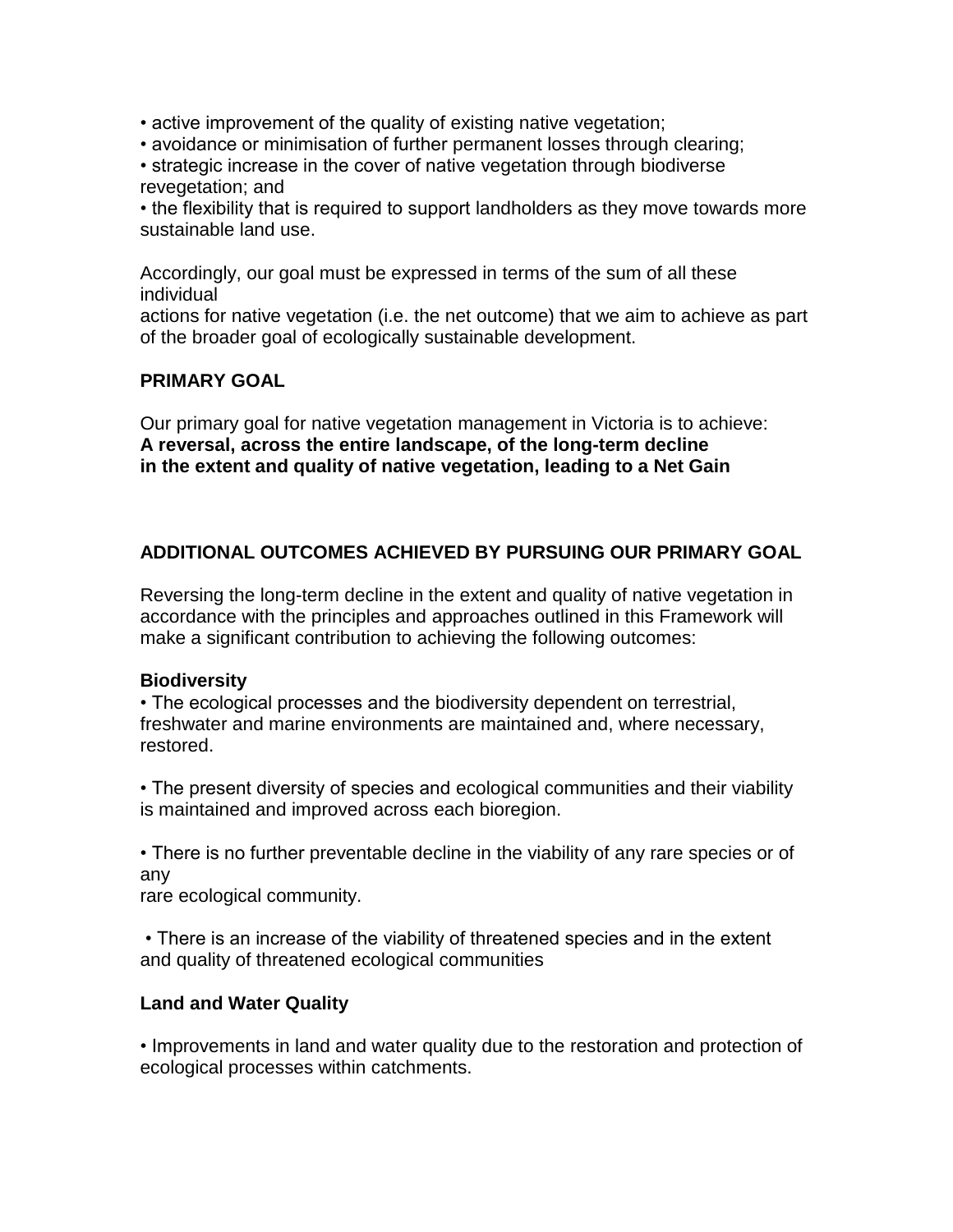• Reduction in the impact of secondary salinity on the State's land and water resources by increasing vegetation cover and reducing groundwater recharge.

• Improvements in water quality due to the interception of nutrients in surface runoff.

## **Climate Change**

• Enhanced amelioration of the impact of climate change by significantly increasing Victoria's carbon sinks through revegetation and regeneration.

• Increased carbon sinks and provision of a range of other benefits through the development and expansion of private forestry in a way that complements native vegetation retention.

These goals for native vegetation in Victoria can best be achieved by having a "whole of landscape" perspective, encompassing all tenures, and are most usefully informed by catchment-wide and bioregion-wide understandings of native vegetation processes and values. The approaches to meeting these goals outlined in this Framework also recognise the primary importance of existing native vegetation, particularly in terms of irreplaceable natural assets and costeffective delivery of ecosystem services.

We also need to ensure that these perspectives are part of the complementary policies that drive our salinity, water quality, biodiversity, land protection and greenhouse programs.

The principles and approaches outlined in this Framework are applicable from the onground level upwards. Only by ensuring that decisions about the protection and improvement of individual stands of native vegetation deliver an appropriate contribution to our goals, will the net outcomes be demonstrably achieved. The Framework sets out the broad approach and specifies minimum standards, recognising that as native vegetation values and issues vary across the State, so too will the regional priorities and responses identified by this broad approach. Regional Native Vegetation Plans will outline these priorities and responses in detail, setting targets and extending the minimum standards as required.

**Programs and projects which may be supported under the Victorian State Government Native Vegetation Management Framework clearly will depend upon a supply of seedlings of local provenance to ensure their success**

## **3. The Native Vegetation Plan for the Port Philip and Westernport Catchment** area in Victoria refers to

The challenge in the Port Phillip region is to incorporate sustainability into the use of natural resources by the growing urban population and primary industries in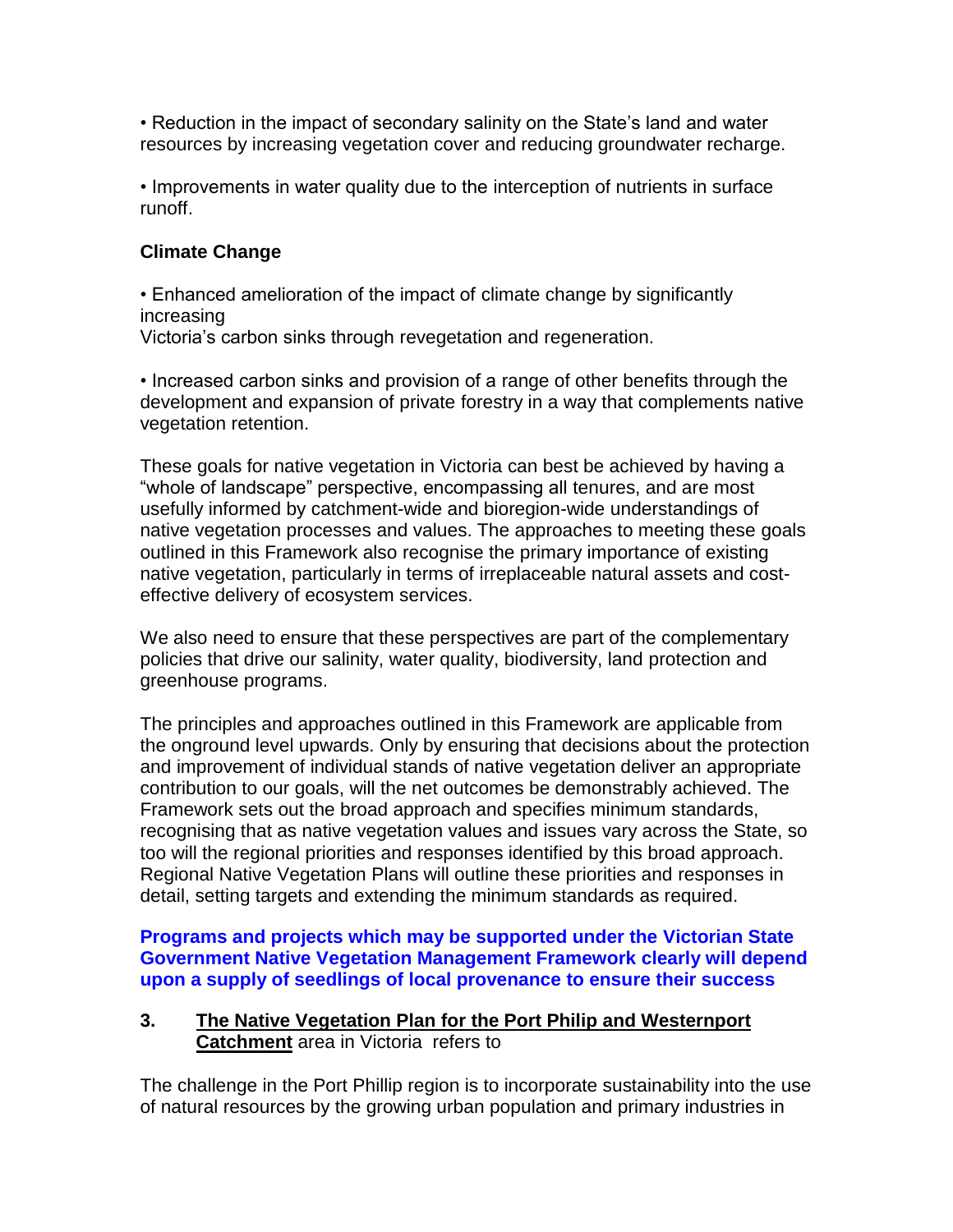the region. In regards to native vegetation, the Draft Port Phillip and Westernport Native Vegetation Plan sets out five goals:

1. To maintain the extent and quality of indigenous vegetation in the region at 2001, leading to a net gain in the future.

2. To ensure areas of priority vegetation in the region are maintained, enhanced and protected in the long term.

3. To achieve comprehensive and representative cover of indigenous vegetation across the region.

4. To enhance the connectivity of native vegetation across the region to maintain ecological processes.

5. To protect land, air and water resources through strategic revegetation.

In achieving these goals, issues that need to be addressed include:

• developing a strategic approach given the number of organisations and groups involved in natural resource management issues in the region;

• urban growth and appropriate land use planning;

• threats to remnant vegetation including weed invasion, firewood collection, altered fire regimes, edge effects, human impacts, clearing and dryland salinity in some areas;

• pest animal management (rabbits, foxes, feral cats and wild dogs);

• pest plant management – priority agricultural weeds such as serrated tussock, Chilean needle grass, ragwort, Paterson's curse and a large range of environmental weeds;

• sustainable agriculture, in particular, land and water management; and

• motivation, engagement and support of landholders, landcare groups and friends groups.

**Programs and projects which may be supported under the Native Vegetation Plan for the Port Philip and Westernport Catchment clearly will depend upon a supply of seedlings of local provenance to ensure their success**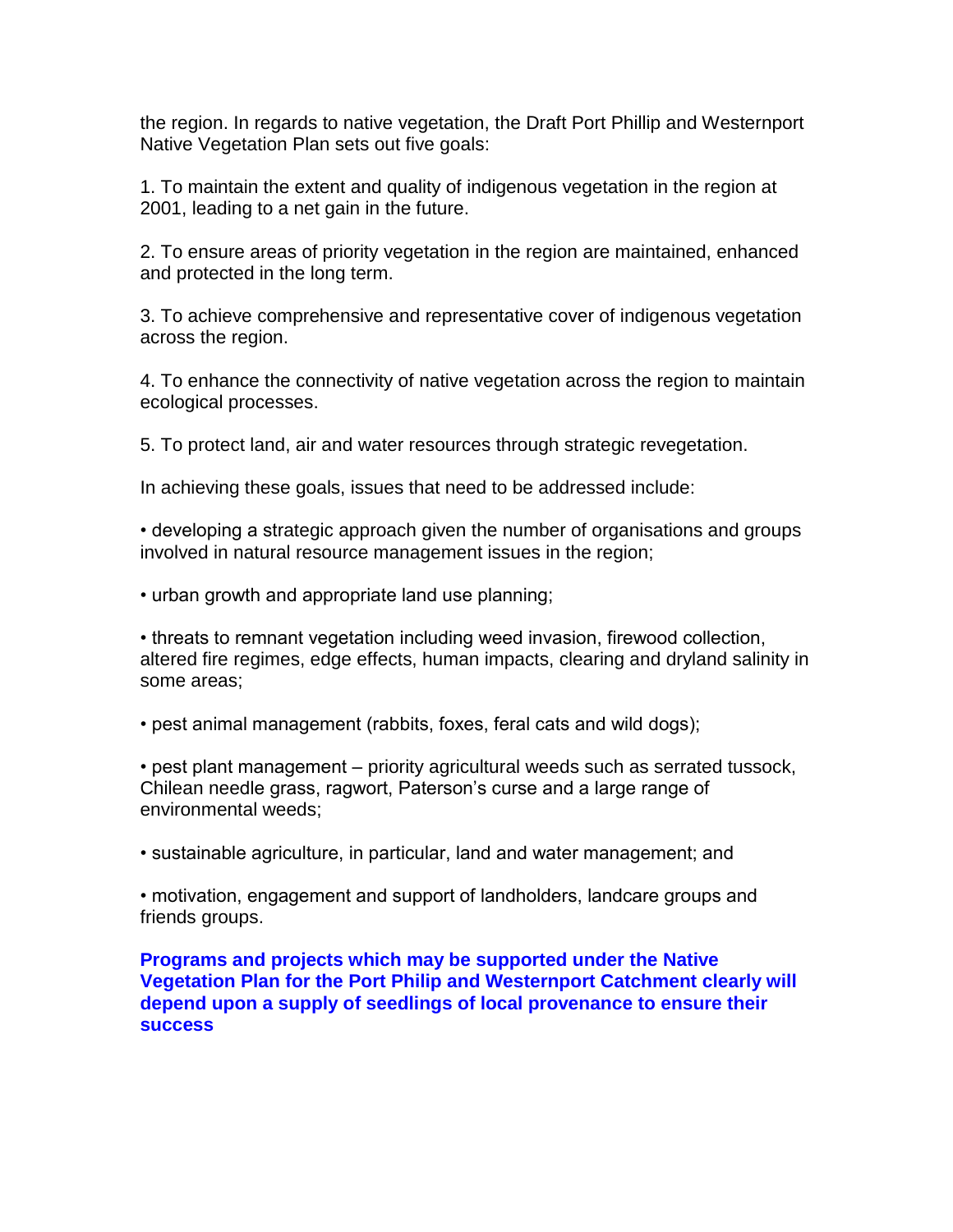### 4. The **YARRA RANGES COUNCIL FLORA & FAUNA MANAGEMENT STRATEGY 2010** provides

## **STRATEGY GOALS, OBJECTIVES & IMPLEMENTATION**

**Overview** 

5.1 Goal 1: To protect populations and habitats of existing flora and fauna

5.2 Goal 2: To enhance habitat and ecosystem value of flora & fauna assets

5.3 Goal 3: To proactively restore and enhance flora & fauna habitats

5.4 Goal 4: To adequately offset lost vegetation to achieve Net Gain of habitat value in the Shire.

5.5 Goal 5: To further develop knowledge about flora & fauna assets in the Yarra Ranges

5.6 Goal 6: To foster a culture of environmental stewardship in the Yarra Ranges

5.7: Goal 7: To influence flora & fauna management outside Yarra Ranges Council control

**Programs and projects which may be supported under the** YARRA RANGES COUNCIL FLORA & FAUNA MANAGEMENT STRATEGY 2010 **clearly will depend upon a supply of seedlings of local provenance to ensure their success**

## **Conclusion**

Assuming it is accepted that the supply of indigenous plants of local provenance underpin the success of the above selected programs and projects and their underlying goals and strategies it also will be recognised that such plants are of utmost importance to any conclusions and recommendations reached by the Senate Committee in respect to the first three Terms of Reference. Attention to funding arrangements for the support and supply of seed and seedlings at all levels of government relates the fourth Terms of Reference

The time and effort and associated cost burden born by nurseries such as has been described in this submission is insufficiently recognised in the various plans referred to above. There is a real risk that without more recognition in terms of dedicated financial support or access to a supplementary funding source for purposes of growing indigenous plants of local provenance that the existing plans described above, and any recommendations from the Inquiry will be placed in some degree of jeopardy.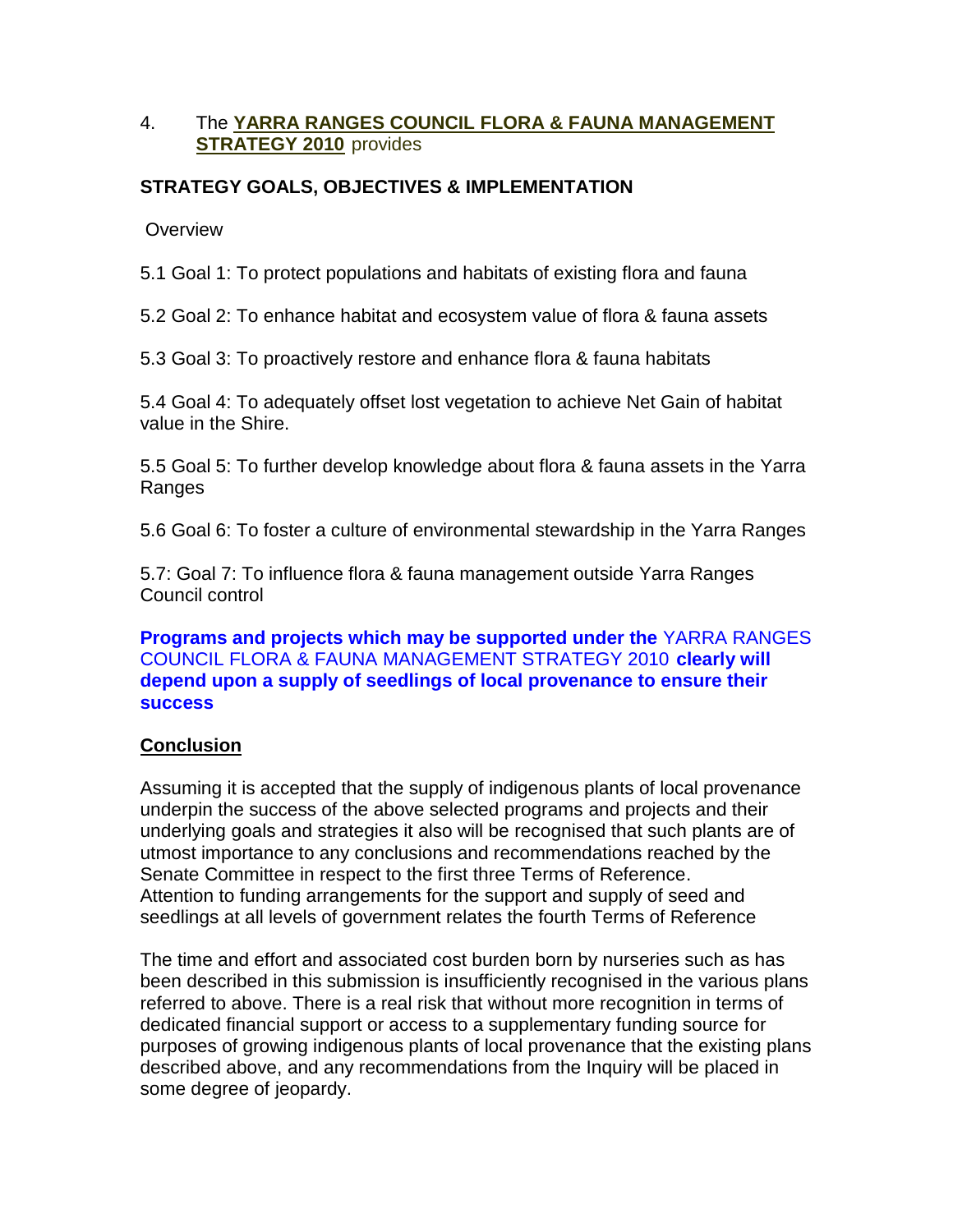Current available Grants are highly competitive and are biased towards projects and programs which directly support remedial action for threatened species and protection of ecological communities and such related activities as have been described in the excerpts above.

Under its Terms of Reference the Senate Committee has an opportunity to address the issue of the under-recognition of the importance of ensuring viable supplies of indigenous plants of local provenance and in the interest of all parties involved in vegetation and habitat management, to consider how nurseries which support such activities may be better supported.

Barry Rowe President Candlebark Community Nursery Inc